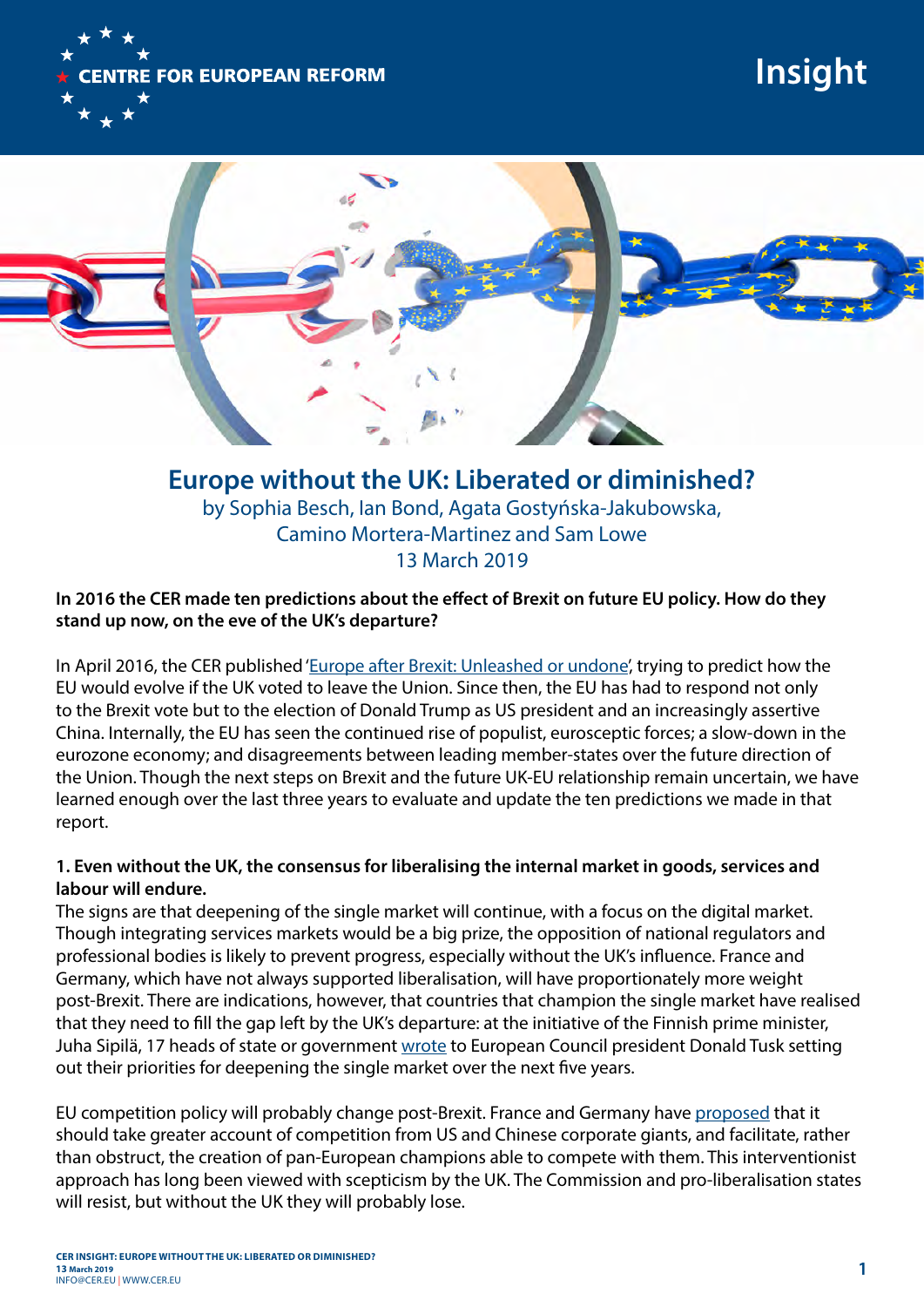

**2. Though Brexit gives the eurozone more power to drive economic and financial policy for the EU as a whole, divisions within the eurozone make rapid integration very unlikely, at least in the near term.** This prediction is holding up, so far. French President Emmanuel Macron has been unable to persuade German Chancellor Angela Merkel to accept his ideas for eurozone reform. Germany and the so-called 'New Hanseatic League' of northern European, fiscally conservative states have opposed French proposals for a eurozone budget that is able to stabilise members' economies in a crisis, and have shifted the focus onto using any eurozone budget to promote competitiveness through investment. Pro-austerity member-states like the Netherlands are fighting against anything that might lead to fiscal transfers to countries like Italy. There is no sign of the kind of [political dialogue](https://www.cer.eu/publications/archive/policy-brief/2017/new-deal-eurozone-remedy-or-placebo) between governments and citizens in the eurozone that might lead to popular backing for greater integration.

Non-euro area countries remain uneasy about their future status. After Brexit, the eurozone will cover more than [70 per cent](https://www.swp-berlin.org/fileadmin/contents/products/comments/2019C03_tks_Funk.pdf) of EU member-states and more than 76 per cent of the EU's population, making it easier for eurozone countries to impose decisions on those outside. The UK fought successfully for mechanisms to ensure transparency of decision-making and give non-euro countries a voice; post-Brexit, those countries may find it harder to protect their interests. Poland, the largest of the 'euro-outs', is enmeshed in its own disagreements with most other member-states over the rule of law; it is poorly placed to be the spokesman for the non-euro countries.

# **3. Progress towards a capital markets union will continue, but its nature will change as a result of Brexit.**

The EU has been attempting to piece together a capital markets union (CMU) since 2014, but progress remains slow. A successful CMU requires many national competences to be transferred to the Commission, in areas such as bankruptcy, and reporting and accounting law; that will be difficult with or without the UK.

With Europe's biggest pool of capital, the City of London, soon to be outside of the EU's regulatory purview, the EU will need to decide whether to pursue an insular CMU, or instead open up its market to London and the rest of the world. At present the EU seems to be prioritising internal regulatory autonomy over integration into global capital markets and increasing the EU's voice on the international stage. Brexit should trigger an EU rethink as to the best way forward.

# **4. The EU-27 may become less committed to ambitious climate change targets. The EU may adopt a more centralised system of energy market regulation.**

The UK has made deeper cuts in its greenhouse gas emissions than the EU average, with a 42 per cent reduction from 1990-2017. The UK's target for 2030 is a reduction of 57 per cent from 1990 levels. The EU reductions target for 2030 is only 40 per cent. In 2018 the European Commissioner for Climate Action and Energy, Miguel Arias Cañete, reportedly [toyed](https://www.euractiv.com/section/climate-environment/news/european-commission-to-abandon-plans-for-rising-climate-ambition/) with increasing the target to 45 per cent, but dropped the idea in the face of opposition, particularly from Germany. Brexit is likely to tip the balance in the EU further in favour of countries that are more concerned about protecting industry and employment and less interested in rapid cuts in emissions; and there still seems to be plenty of national opposition to giving the European Commission a dominant role in energy market regulation.

## **5. EU foreign policy will remain inter-governmental, but may become less active on the world stage, and less likely to use sanctions as an instrument of pressure.**

In his 2018 'State of the Union' speech, Commission president Jean-Claude Juncker proposed that the EU should take decisions under the Common Foreign and Security Policy (CFSP) by qualified majority (rather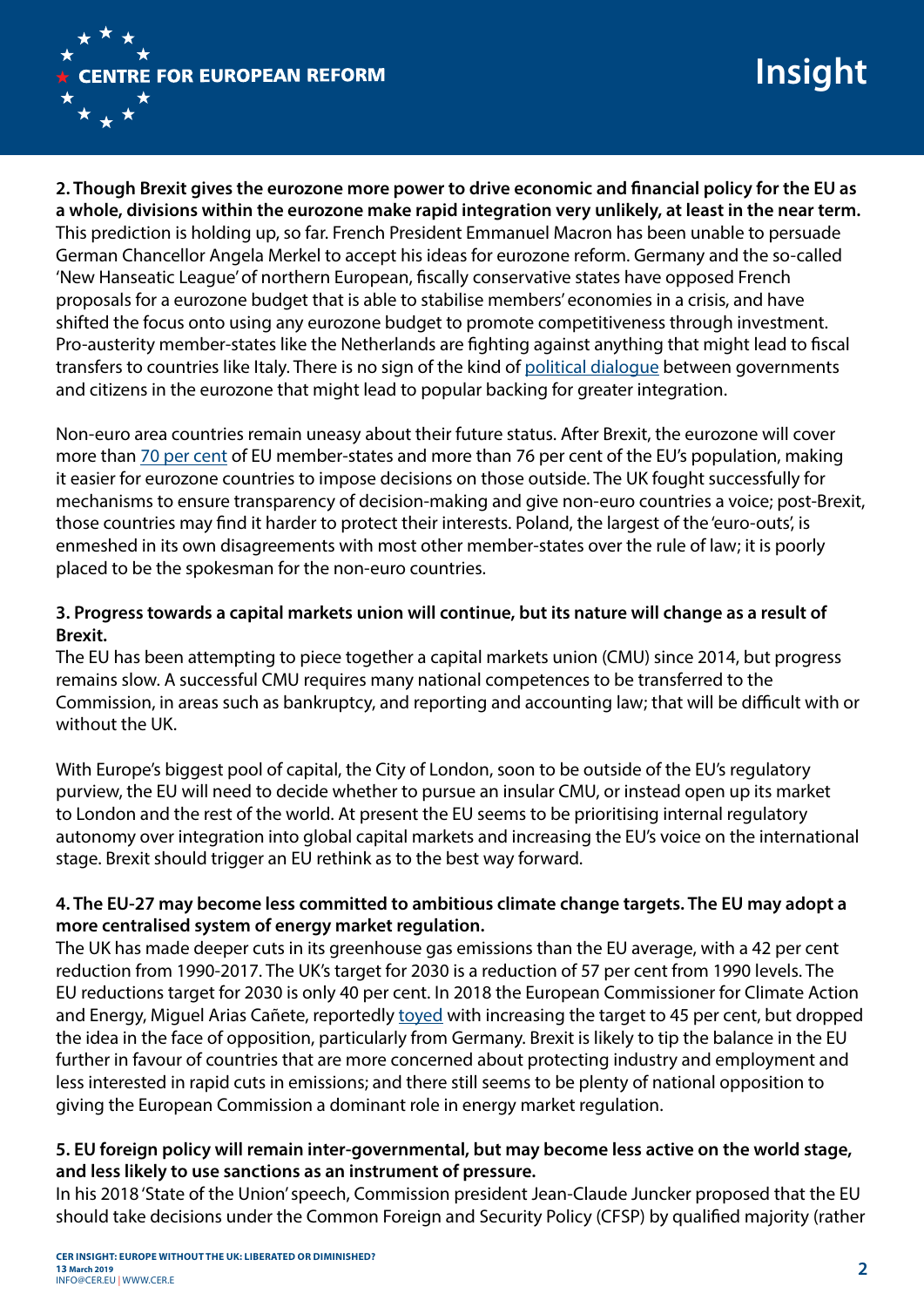

than, as now, by unanimity) in responding to attacks on human rights; applying sanctions; and launching and managing civilian security and defence missions. The UK would certainly have opposed such a step, but even after Brexit some small member-states may block it for fear of being dragged into EU actions that they oppose.

The UK often pursued British foreign policy objectives through EU action (for example in the Horn of Africa), but in recent years it has been consumed by Brexit and less inclined to take foreign policy initiatives in any forum. The EU's role in resolving international crises, including the Libyan, Syrian and Yemeni conflicts, has also been limited by lack of internal agreement.

The UK remains one of the main advocates for maintaining or increasing sanctions against Russia, however. It is also the country most able to provide the evidence needed to justify imposing restrictive measures; once it is no longer at the table, the relative weight of countries like Italy and Hungary that would like to see sanctions lifted will grow; and the EU may be less eager and less able to use targeted sanctions as a CFSP tool in future.

## **6. There may be more enthusiasm for European defence co-operation, but less capability. The EU-NATO relationship may become more difficult.**

This prediction is holding up so far. EU leaders finally launched PESCO, or permanent structured co-operation, a political framework that aims to help EU countries develop military capabilities together and improve their ability to deploy them. The Commission is testing out a new 'European defence fund', with relatively ambitious spending plans for defence research and procurement of new technology. The concept of European strategic autonomy, or the ability to act relying only on European capabilities in European-led operations, is back on the agenda, though so far without the resources to match its proponents' ambitions.

Many supporters of European defence co-operation see Brexit as more of a liberation than a loss. But the absence of Europe's biggest military power from EU discussions could lead to future problems. Without the UK's defence industrial expertise, Europeans will find it more difficult to build future defence capabilities. In the debate over strategic autonomy, Britain could have been expected to push for more competitive procurement, including from US suppliers, rather than protection of European defence firms. And the gap left by the UK's armed forces will undermine the EU's operational ambitions: France's new European Intervention Initiative, which aims to create a stronger European strategic culture, has been set up outside EU structures, partly to allow British membership.

#### **7. The EU's ability to tackle cross-border organised crime and terrorism will be reduced.**

Sadly, this judgement remains correct. Both EU and UK law enforcement efforts will inevitably suffer as a result of Brexit, even with a deal – as set out in CER's 2018 report 'Plugging in the British: Completing the [circuit](https://www.cer.eu/publications/archive/report/2018/plugging-british-completing-circuit)'. The negative effects will be even worse if the UK leaves without a deal.

In the event of no deal, the UK will not be able to issue European Arrest Warrants after Brexit day; and the EU-27 will not be able to use them to seek extraditions from the UK. Warrants issued before Brexit will be not accepted unless the person has already been arrested: others will need to be replaced. Easy enough, if one knows the legal basis for the new warrants; but the EU has decided to leave it to member-states to decide, according to national laws. Some will use the [cumbersome 1957 Council of Europe convention](https://www.cer.eu/publications/archive/policy-brief/2018/plugging-british-eu-justice-and-home-affairs) on extradition. In other member-states there may be a gap while national parliaments pass the necessary legislation (although most have now reluctantly adopted contingency laws).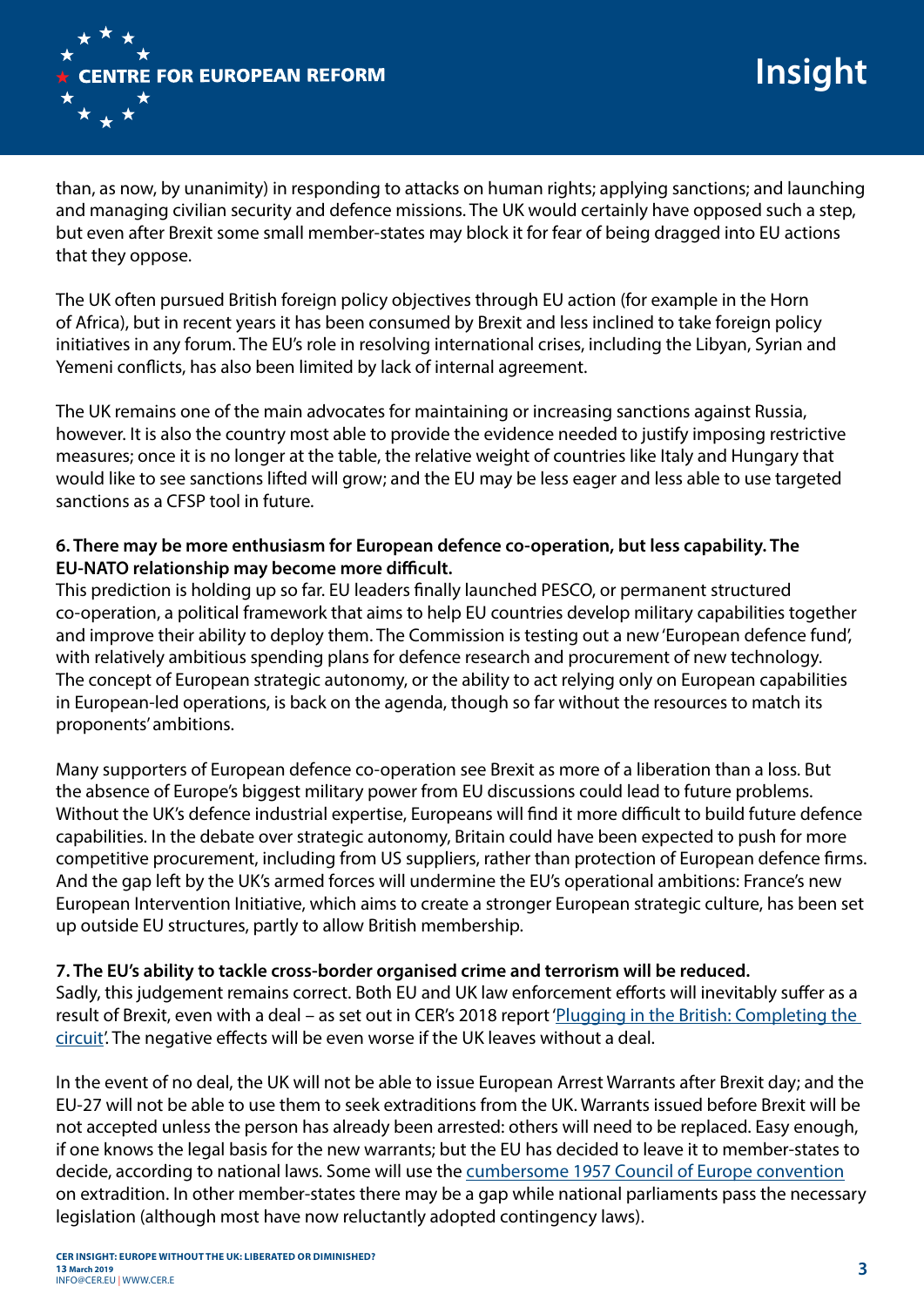

If there is no deal, data and intelligence sharing in Europe will become more difficult too: the EU will disconnect Britain from its law enforcement databases at the moment of Brexit. Data provided by Britain will stay in those databases if the UK government so decides. But, because Britain will not be able to update such data, more sensitive information like alerts in the Schengen Information System will immediately be deleted – so they do not lead to arrests or investigations based on outdated or incorrect data . Britain will be shut out of other vital databases like Passenger Name Records (PNR). Without a deal, the UK will leave Europol and will not be able to participate in Joint Investigation Teams with other EU member-states until it has a new, third-country agreement.

## **8. The European Commission and Parliament will be less likely to reflect British ways of thinking and working.**

The new European Parliament will be more politically fragmented and less likely to back freer trade with third countries and market liberalisation internally, not as a result of Brexit but because of the evolution of politics in the EU. The departure of British MEPs from the European Parliament will, however, reinforce this trend. Conservative and Labour MEPs often worked hand in hand to support economically liberal policies. Populist parties, more supportive of protectionist policies, are expected to do well in the May European Parliament elections. Such parties are also likely to benefit disproportionately from the redistribution of 27 of the UK's current seats among the remaining member-states. France and Spain will gain five each, and Italy three; and opinion polls suggest that eurosceptic parties could come out on top in the European Parliament elections in France and Italy.

Brexit could also affect how individual EU institutions function. The British way of working and administration has increased their operational efficiency. The Commission, Parliament and the European External Action Service have all indicated that after Brexit they want to retain British nationals who have permanent contracts, and will evaluate the situation of officials with temporary contracts on a case-by-case basis. But they are unlikely to hire more Britons in future unless they have specific skills that EU nationals do not. The vestiges of the UK's positive influence on the EU's work culture will therefore slowly fade away.

#### **9. Brexit will embolden Eurosceptic movements across Europe.**

Brexit has not been the expected boon for eurosceptic parties. Populists have done well in elections in Austria, Italy and Sweden since the UK referendum, but the EU's negotiations with the UK have shown that leaving the Union is painful. Many populists have amended their narratives; they no longer advocate their country's departure from the EU, but focus on criticising individual EU policies that touch on people's sense of identity, particularly in relation to migration.

The UK's protracted internal struggle to work out how to leave the EU without massive economic and security damage has made leaving the EU politically unattractive in other member-states. Populists are likely to do well in the European Parliamentary elections in May 2019, but they will not do so by appealing to the spirit of Brexit. They will, however, be driven by some of the same political currents that led to Brexit, including hostility to globalisation and a tendency on the part of mainstream national politicians to blame the EU when things go badly and ignore its contribution when things go well.

# **10. By increasing the preponderant influence of Germany, Brexit could heighten insecurities in countries with suspicions of Berlin.**

This prediction has not been borne out so far. Under Merkel's cautious leadership, Germany continues to